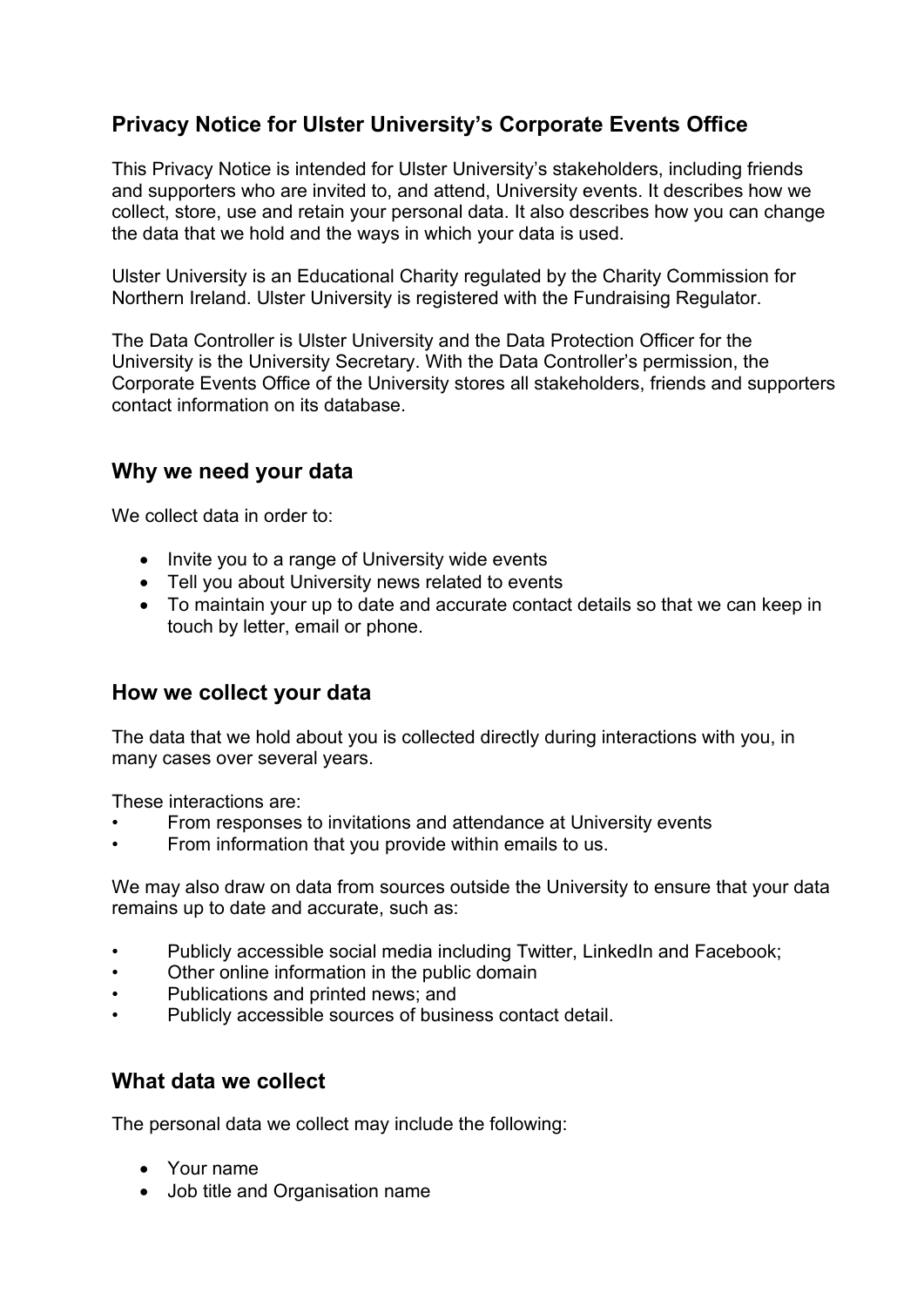- Home/business address
- email address(es) and phone number(s)
- Responses to invitations and attendance at events.

### **How can you control the way in which we use your data?**

You can contact us by any of the following means to let us know how and why you want to hear from us, or if you no longer want to hear from us at all:

- By phone: Corporate Events Office, (0044 (0)28 9536 5169)
- By email: events@ulster.ac.uk
- By post:

Corporate Events Office Ulster University Room BA-05-039 York Street Belfast BT15 1ED

#### **Where your data is processed and stored**

The Corporate Events Office stores data in an industry-standard propriety database called the Raiser's Edge NXT. The Raiser's Edge NXT is cloud based. Access to your data is strictly limited to those members of staff who have a requirement to maintain a relationship with you on behalf of the University and is controlled through password protection and user security profiles. All University employees are trained in the requirements of the Data Protection Act and the General Data Protection Regulation 2018 and have a contractual responsibility to maintain confidentiality. All mobile devices (laptops and smart phones) which provide access to the Raiser's Edge NXT database have disk encryption which means that they have an added level of security.

### **How long we keep your data**

Ulster University hopes that you will be willing to have a lifelong relationship with us. We will maintain a record for you on our database until such time as you tell us that you no longer wish us to maintain contact with you. In this instance, we will remove the majority of your personal data from our records but will maintain a skeleton record that will ensure that we do not inadvertently create a new record for some reason in the future.

#### **Our legal basis for processing your data**

Under the General Data Protection Regulation (UK GDPR), the lawful bases we rely on for processing this information are:

- Your consent: You are able to remove your consent at any time. You can do this by contacting events@ulster.ac.uk
- Legitimate interests: We process personal data in order to provide you with news in relation to University events which we feel may be of interest to you.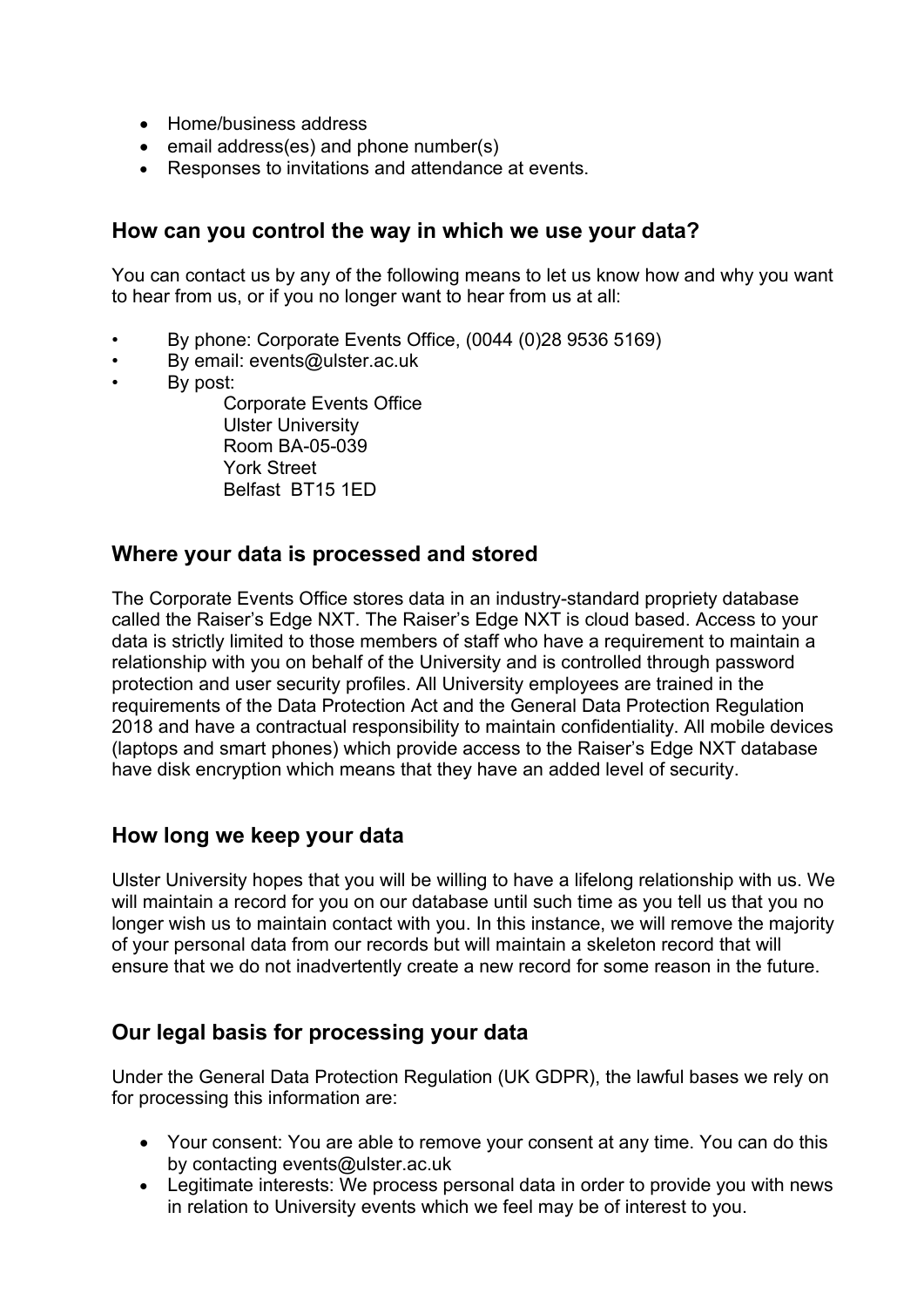# **Your rights**

You have the right to request:

- information about how your personal data is processed
- a copy of that personal data
- that anything inaccurate in your personal data is corrected immediately

You can also:

- raise an objection about how your personal data is processed
- request that your personal data is erased if there is no longer a justification for it
- ask that the processing of your personal data is restricted in certain circumstances

If you have any of these requests, get in contact with our Data Protection Officer.

### **Who will we share your data with?**

Your personal data is only shared with third party organisations in a very limited number of cases. For instance, organisations who are carrying out a contract on behalf of the University or an organisation we are jointly hosting an event with.

We will only share information about you that is relevant and no more than is required for the purpose. Our partners are subject to rigorous contractual agreements which ensure that your information is always cared for and protected and will not be passed on to any other individual or organisation.

We will share your data with an organisation in the following circumstances:

- To issue invitations to a range of University wide events
- Tell you about University news related to events

• To maintain your up to date and accurate contact details so that we can keep in touch by letter, email or phone.

We have robust protections such as encryption in place whenever your information is shared internally.

The data that we hold about you will not be sold to a third party under any circumstances.

### **Contact us or make a complaint**

Contact the Data Protection Officer if you:

- have a question about anything in this privacy notice
- think that your personal data has been misused or mishandled

The data protection officer can be contacted at [gpdr@ulster.ac.uk](mailto:gpdr@ulster.ac.uk)

[Get more information on our UK GDPR policies.](https://www.ulster.ac.uk/about/governance/compliance/gdpr)